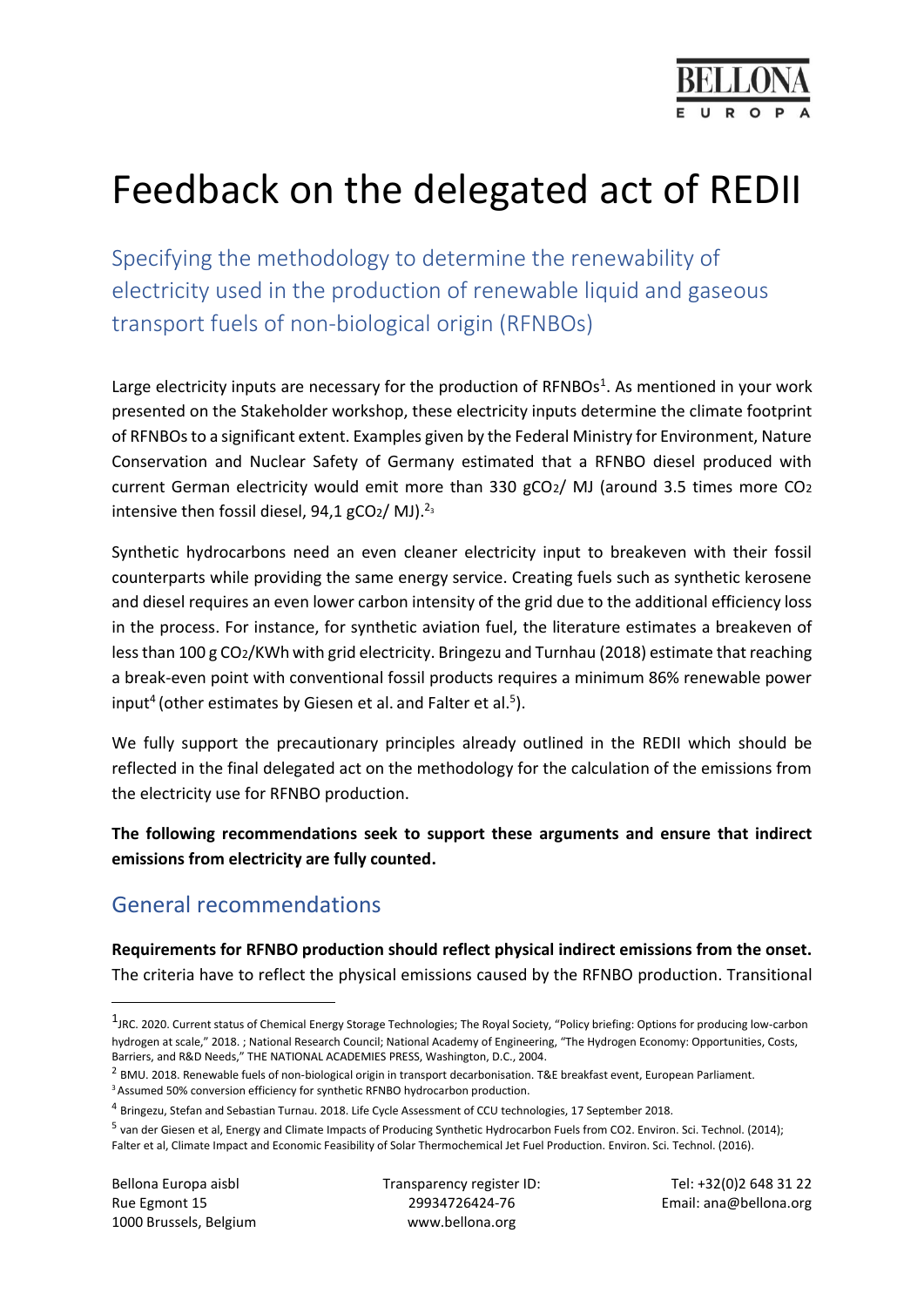

interpretations of geographical and temporal concepts are not in line with the Directive, as the text does not mention any transitional measures.

**If there was to be a transitional phase to ease RFNBO production development the reduction target of -70% can be lowered, but the GHG accounting should remain the same to reflect physical flows of GHGs to the atmosphere (through the temporal and geographic correlation of electricity use).** 

The REDII mandates a reduction of 70% in comparison to a fossil fuel comparator for RFNBOs by January 2021. If producers are to meet this requirement, they need to use low-carbon electricity (approximately 70gCO2/kWh).; different interpretations of the methodology cannot all achieve a 70% emission reduction over the same period. Hence, the methodology should remain the same throughout the period of the implementation of the Directive. These strong requirements are reflected in the work presented and form a solid basis for the assessment of the climate footprint of RFNBO production.

#### **Potential issues with grandfathering investments which do not meet climate goals**

The proposed phase one (transitional period until 2024), is likely to be extended to the majority of the period to reflect realistic investment considerations, as no large investments will be made for short-term scale-ups. This risks a lock-in into production units which are not compatible with the initial REDII goal and requirements for RFNBO production. The initial inclusion of temporal and geographic correlation into the REDII was to guarantee with a high certainty that renewable electricity is being used; the delegated act should ensure that this intention is followed.

Producers operating with a loose interpretation of the sustainability criteria might be able to request grandfathering and would remain operating with suboptimal sustainability conditions far in the future . While they operate, they will distort competition for producers of truly low-carbon hydrogen.

#### **Keeping tight temporal and geographic correlation and additionality is key**

Reliance on low-carbon electricity in the future or other deviations from physical emissions caused by the production of RFNBOs should not be allowed by the methodology. Some methodologies, such as the one developed for the Innovation fund, assume low-carbon electricity is used for the production of RFNBOs. The methodology for this delegated act should avoid such an approach, in order to ensure that the indirect emissions from electricity are fully accounted for. As mentioned in the presentation, the specificities of the principles of temporal and geographic connection and additionality are already outlined in the REDII, and their strong interpretation is supported by several EU Member states<sup>6</sup>.

**<sup>.</sup>** <sup>6</sup> Additionality in Renewable Hydrogen Production, Joint Contribution From AT, DK, ES, IE, LU, PT. 2020. Available [here.](https://www.politico.eu/wp-content/uploads/2020/11/2020-11-09-Additionality-in-renewable-hydrogen-production-AT-DK-ES-IE-LU-PT.pdf?utm_source=POLITICO.EU&utm_campaign=0316adec3d-EMAIL_CAMPAIGN_2020_11_12_05_59&utm_medium=email&utm_term=0_10959edeb5-0316adec3d-190548415)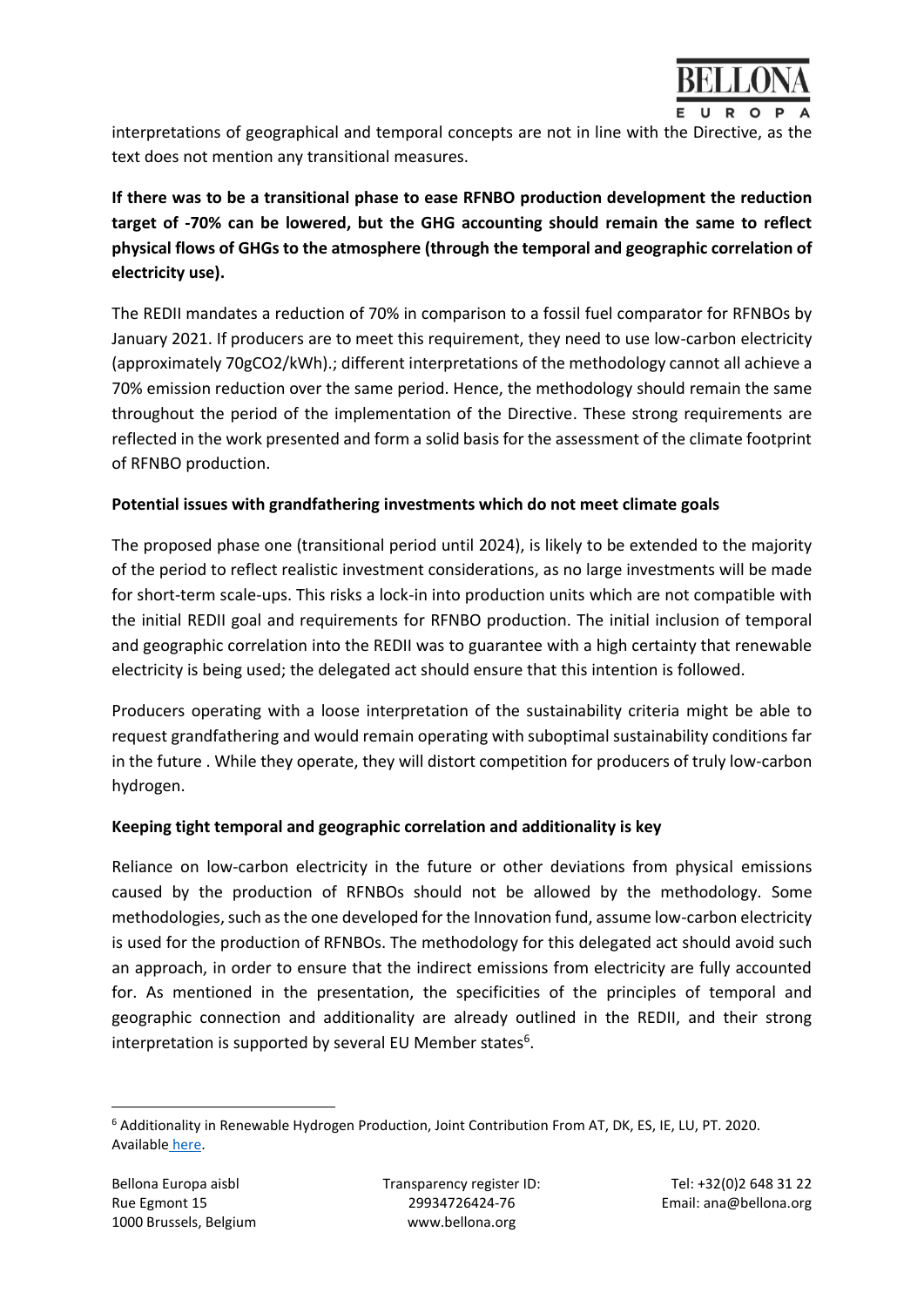

The temporal and additionality requirements currently outlined for Phase 1 are not prescriptive enough to effect the actual day-to-day operation due to real-world changes in renewable electricity generation. Therefore, the operation of the plant could effectively be identical to Case 1, which would require the calculation of average grid electricity.

### RFNBO imports

**The EU should establish the same criteria for imported RFNBOs as for the RFNBOs produced in the EU.** Monitoring and verification of RFNBO production processes abroad will be challenging, but a lack of controls risks imports of RFNBOs with high indirect emissions. To learn from experiences such as biofuel production, the EU should maintain the set sustainability standards for both domestic and foreign RFNBO production. Nevertheless, this should not discourage imports, as many proposed projects abroad have a direct connection to RES, in which case it is easier to calculate the overall emissions of the produced RFNBOs.

## 1. Case 1: Average grid electricity

When calculating the emissions of RFNBOs, we concur with the conclusion that the carbon intensity of the electricity used to produce the fuel, in gCO2/kWh of respective national grid should be taken into account (as stated in the presentation, the average RES-E share, measured two years before the year in question, should be used to determine the share of renewable energy). Guarantees of origin or similar instruments should not be considered as proof of renewable electricity consumption. Standard Guarantees of Origin without any proof of temporal and geographical correlation should not be used as proof of RES consumption for the RFNBO production facility.

## 2. Case 2: Direct connection to RES generation

When calculating the emissions of hydrogen from electrolysis, the carbon intensity of the electricity used to produce the fuel, in full lifecycle emissions of gCO2/kWh of RES should be taken into account. The emissions should also include construction emissions from the RES directly connected to the RFNBO production facility.

## 3. Case 3: Renewable grid electricity with temporal and geographic connection

To ensure that the electricity used for RFNBO production can be counted as truly renewable, the production and consumption of electricity should be connected as much as possible. This requirement is in line with the PPA requirements outlined in the REDII:

Bellona Europa aisbl Transparency register ID: Tel: +32(0)2 648 31 22 Rue Egmont 15 29934726424-76 Email: ana@bellona.org